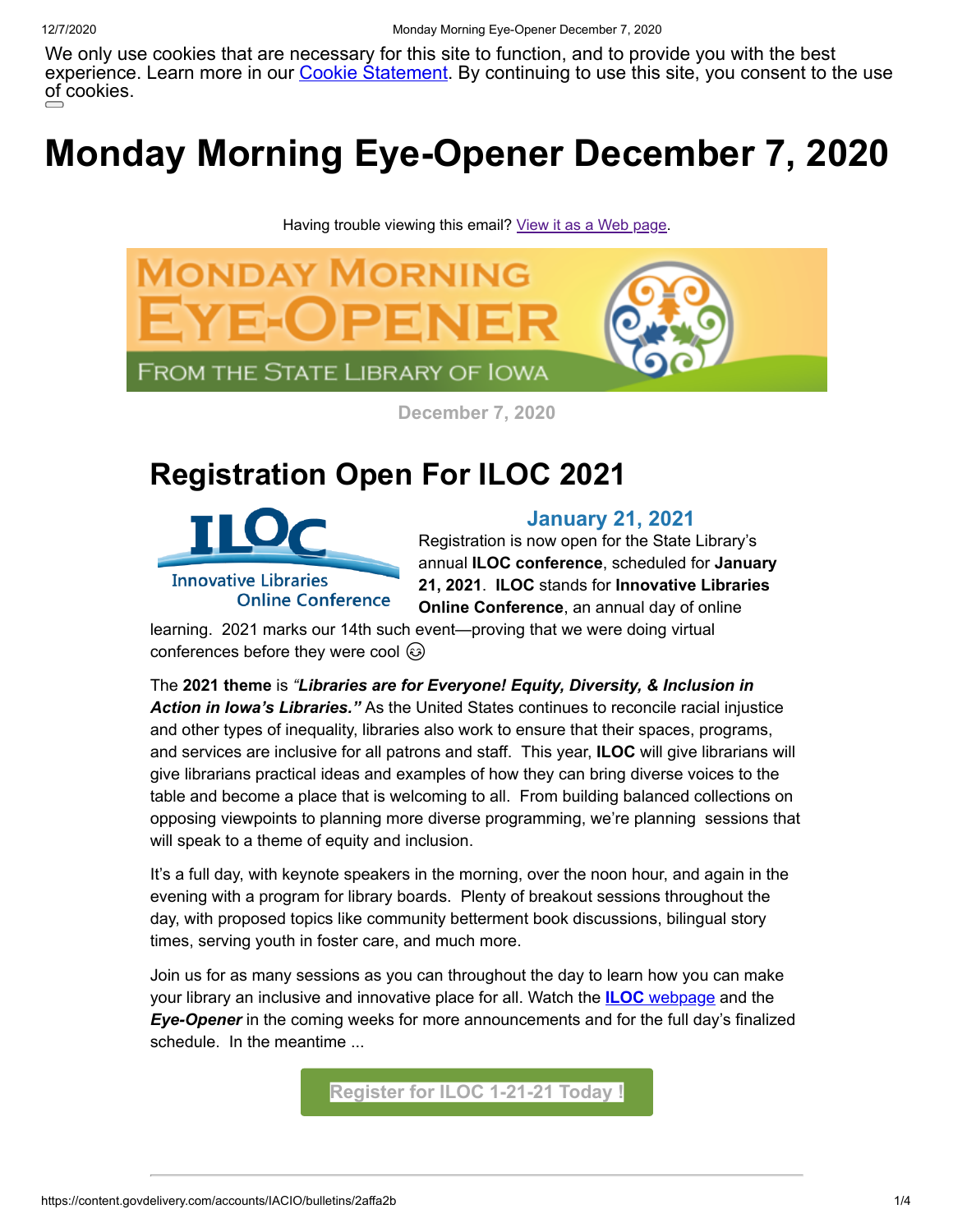# **Opportunity: Online Resources Task Force**

The State Library is now accepting applications from public librarians to participate in an **Online Resources Task Force**. This group will advise and help recommend potential online resources for a new statewide contract beginning next fiscal year, July 2021. Our call for participants went out last week, but this opportunity bears repeating. State Library Communication Specialist Emily Bainter provides more details.



#### **Goal and Scope of the Task Force**

The goal of the task force is to represent public libraries from across the state, evaluate data from surveys and feedback from focus groups to find themes, and then translate those themes into requirements for products, services, or tools.

The requirements will be prioritized and final recommendations delivered to the State Library so that our agency, in turn, can begin an RFP process and determine a pricing model. Some members of the task force will also be asked to serve on the committee to review, evaluate, and select the product proposals received from vendors.

#### **Membership Expectations**

Librarians who are interested in servicing on this task force should expect a time commitment of at least two, 2-hour online meetings early in calendar year 2021. Task force members should fully participate in all meetings and must come to a consensus with other members. Members who are selected for the RFP evaluation committee should also commit the time to reading all of the proposals and attend an online meeting to reach an agreement on which proposal(s) to award.

**The Online Resources Task Force application period is open through this Friday December 11, 2020.** Questions about the task force can be directed to Michael Scott at michael.scott@iowa.gov</u> or Marie Harms at [marie.harms@iowa.gov.](https://lnks.gd/l/eyJhbGciOiJIUzI1NiJ9.eyJidWxsZXRpbl9saW5rX2lkIjoxMDIsInVyaSI6ImJwMjpjbGljayIsImJ1bGxldGluX2lkIjoiMjAyMDEyMDMuMzE1MTQzMDEiLCJ1cmwiOiJodHRwczovL21haWwuZ29vZ2xlLmNvbS9tYWlsLz9mcz0xJnRmPTEmdG89bWFyaWUuaGFybXMlNDBpb3dhLmdvdiZ1dG1fbWVkaXVtPWVtYWlsJnV0bV9zb3VyY2U9Z292ZGVsaXZlcnkmdmlldz1jbSJ9.QGXcsRzw-76JGjDxlw3GoAAMkHdguaKooJNp4RuY0vQ/s/701359758/br/91047219079-l?utm_medium=email&utm_source=govdelivery)

**[Application to Join: Online Resources Task Force](https://stateofiowa.seamlessdocs.com/f/SLORTFApp?utm_medium=email&utm_source=govdelivery)**

### **Book About This Summer's Derecho**

#### **For Your Library's Iowa History Collection**

This news is thanks to Nancy Medema, Program Director with the State Library.Iowa libraries will surely want to purchase a new book about this summer's derecho; it's especially significant for those cities and towns that were in the path of this unusual storm. The title is Derecho 911: Iowa's Inland Hurricane written by Terry Swails and Carolyn Wettstone.

Terry Swails is a meteorologist in Cedar Rapids, his wife and co-author Carolyn Wettstone is a journalist. Publication is expected in mid-December. The book documents the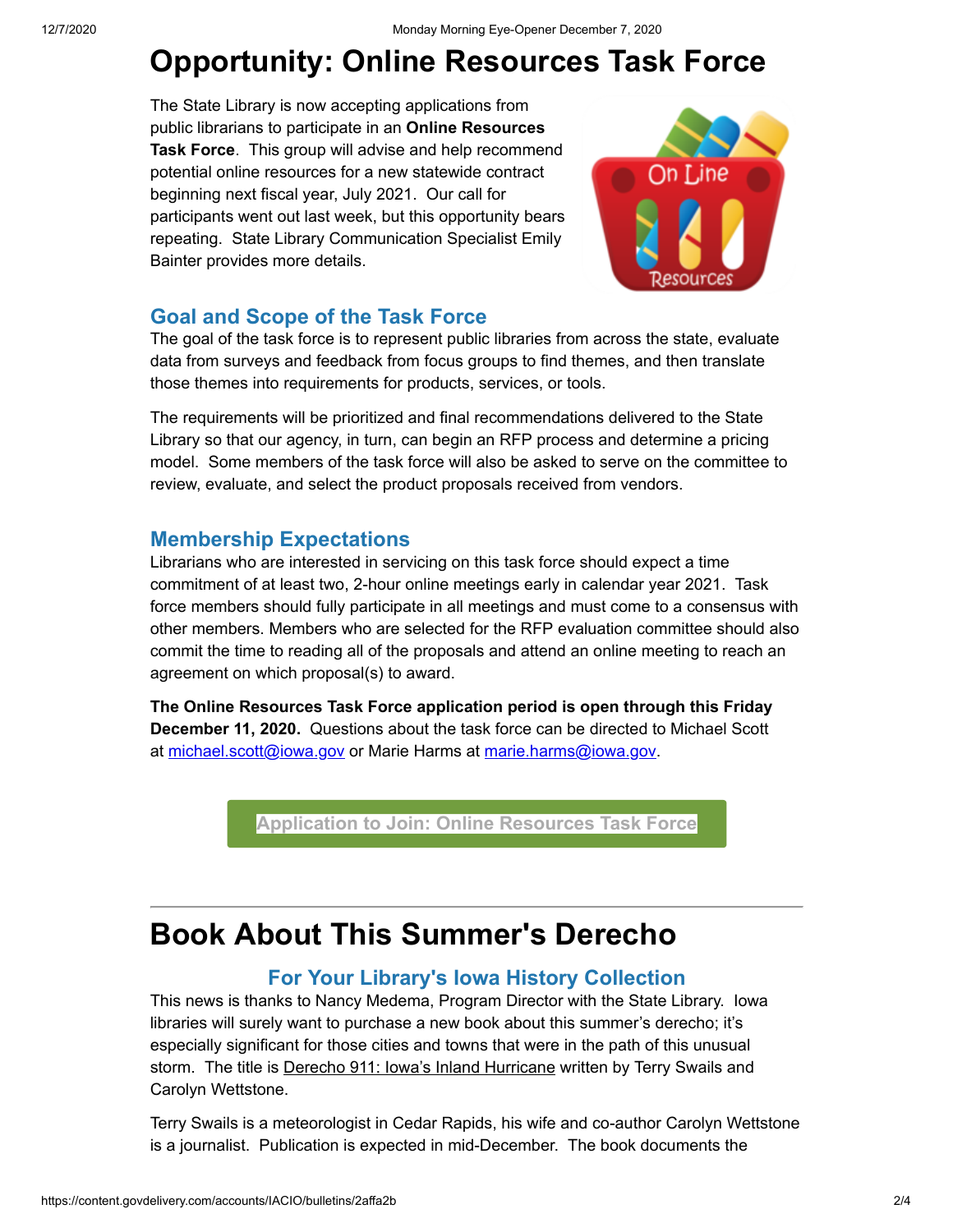12/7/2020 Monday Morning Eye-Opener December 7, 2020



damage and the stories, explains the climatology behind derechos and why these are the most difficult storms to predict.

Nancy writes: *"This book includes more than 150 images, graphics, and diagrams that help illustrate the storm that affected much of Iowa in the summer of 2020. If your library has an Iowa history collection, this will be a good addition, especially if your city or library was impacted by the storm."*

More information about this book is available at the button below. And one more note: the authors will be happy to send

an invoice to libraries in case the credit card option on the website is difficult to use. Just email **[carolynswettstone@yahoo.com](mailto:carolynswettstone@yahoo.com)** to request an invoice.

**[Derecho 911: Iowa's Inland Hurricane](https://www.tswails.com/derecho-911?utm_medium=email&utm_source=govdelivery)**

## **This Week's Reminders ...**



On **Wednesday December 9,** Marie Harms continues instructional sessions on using the new Concrete5 PLOW websites. 2:00-3:00PM every Wednesday now through the end of the year. Register for one or more inside **IALearns** 

**[IALearns Catalog](https://lsglm700.learnsoft.com/LSGLM/Login/ialearns.aspx?utm_medium=email&utm_source=govdelivery)**

Our *"Prepping for Accreditation"* series continues this **Thursday December 10th** (10:00-11:00AM) when the topic

turns to personnel standards. These are consulting sessions, intended for all public libraries in the next accreditation cycle ( applications due February 2021) These conversations are also helpful for libraries meeting standards at a Tier 1 or Tier 2 level and needing to report in February '21. Because these are intended as consulting sessions, c.e. credit is not awarded. No advance registration is necessary, here's the ZOOM Room link [https://zoom.us/j/450969235](https://zoom.us/j/450969235?utm_medium=email&utm_source=govdelivery)